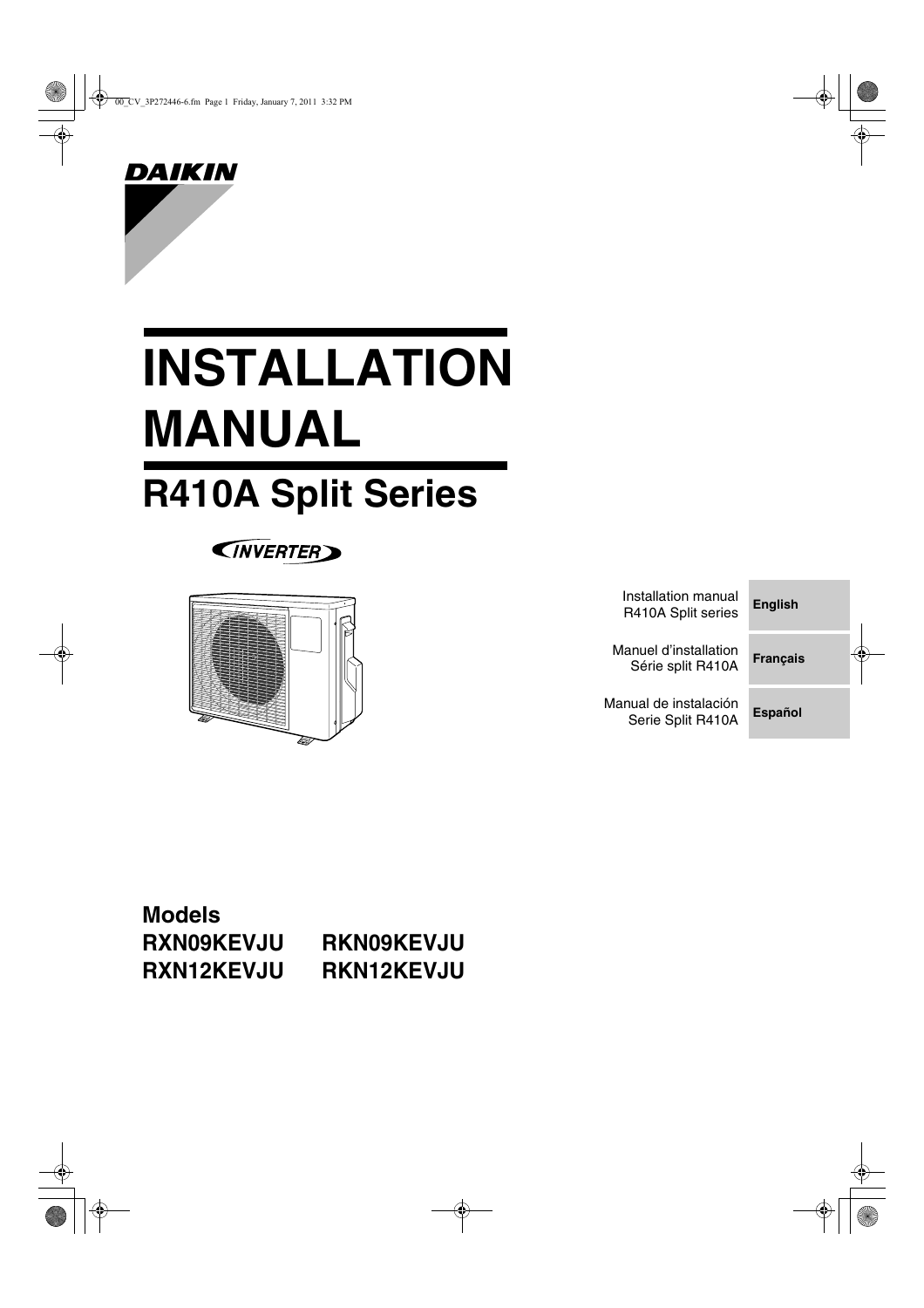## **Safety Precautions**

• Read these Safety Precautions carefully to ensure correct installation.

• This manual classifies the precautions into DANGER, WARNING and CAUTION.

Be sure to follow all the precautions below: they are all important for ensuring safety.

**DANGER ............... Indicates an imminently hazardous situation which, if not avoided, will result in death or serious injury.**

**WARNING ............. Failure to follow any of WARNING is likely to result in such grave consequences as death or serious injury.**

**CAUTION .............. Failure to follow any of CAUTION may in some cases result in grave consequences.**

• The following safety symbols are used throughout this manual:

Be sure to observe this instruction.  $\|\bigoplus$  Be sure to establish a ground connection.  $\|\bigotimes$  Never attempt.

• After completing installation, test the unit to check for installation errors. Give the user adequate instructions concerning the use and cleaning of the unit according to the Operation Manual.

| <b>A DANGER</b>                                                                                                                                                                                                                                                                                                                 |
|---------------------------------------------------------------------------------------------------------------------------------------------------------------------------------------------------------------------------------------------------------------------------------------------------------------------------------|
| • Refrigerant gas is heavier than air and replaces oxygen. A massive leak could lead to oxygen depletion, especially                                                                                                                                                                                                            |
| in basements, and an asphyxiation hazard could occur leading to serious injury or death.                                                                                                                                                                                                                                        |
| • If the refrigerant gas leaks during installation, ventilate the area immediately.<br>Refrigerant gas may produce a toxic gas if it comes in contact with fire such as from a fan heater, stove or cooking device.<br>Exposure to this gas could cause severe injury or death.                                                 |
| • After completing the installation work, check that the refrigerant gas does not leak.<br>Refrigerant gas may produce a toxic gas if it comes in contact with fire such as from a fan heater, stove or cooking device.<br>Exposure to this gas could cause severe injury or death.                                             |
| • Do not ground units to water pipes, telephone wires or lightning rods because incomplete grounding could cause a<br>severe shock hazard resulting in severe injury or death, and to gas pipes because a gas leak could result in an<br>explosion which could lead to severe injury or death.                                  |
| • Safely dispose of the packing materials.<br>Packing materials, such as nails and other metal or wooden parts, may cause stabs or other injuries.<br>Tear apart and throw away plastic packaging bags so that children will not play with them.<br>Children playing with plastic bags face the danger of death by suffocation. |
| • Do not install unit in an area where flammable materials are present due to risk of explosion resulting in serious<br>injury or death.                                                                                                                                                                                        |
| • Do not ground units to telephone wires or lightning rods because lightning strikes could cause a severe shock<br>hazard resulting in severe injury or death, and to gas pipes because a gas leak could result in an explosion which<br>could lead to severe injury or death.                                                  |
|                                                                                                                                                                                                                                                                                                                                 |
| <b>A WARNING</b>                                                                                                                                                                                                                                                                                                                |
| • Installation should be left to the authorized dealer or another trained professional.<br>Improper installation may cause water leakage, electrical shock, fire, or equipment damage.                                                                                                                                          |
| • Install the air conditioner according to the instructions given in this manual.<br>Incomplete installation may cause water leakage, electrical shock, fire or equipment damage.                                                                                                                                               |
| • Be sure to use the supplied or exact specified installation parts.<br>Use of other parts may cause the unit to come to fall, water leakage, electrical shock, fire or equipment damage.                                                                                                                                       |
| • Install the air conditioner on a solid base that is level and can support the weight of the unit.<br>An inadequate base or incomplete installation may cause injury or equipment damage in the event the unit falls off the base or comes loose.                                                                              |
| • Electrical work should be carried out in accordance with the installation manual and the national, state and local<br>electrical wiring codes.                                                                                                                                                                                |
| Insufficient capacity or incomplete electrical work may cause electrical shock, fire or equipment damage.<br>• Be sure to use a dedicated power circuit. Never use a power supply shared by another appliance.                                                                                                                  |
| Follow all appropriate electrical codes.<br>• For wiring, use a wire or cable long enough to cover the entire distance with no splices if possible.                                                                                                                                                                             |
| Do not use an extension cord. Do not put other loads on the power supply.<br>Use an only a separate dedicated power circuit.                                                                                                                                                                                                    |
| (Failure to do so may cause abnormal heat, electric shock, fire or equipment damage.)                                                                                                                                                                                                                                           |
| • Use the specified types of wires for electrical connections between the indoor and outdoor units.<br>Follow all state and local electrical codes.<br>Firmly clamp the inter-unit wire so their terminals receive no external stresses.                                                                                        |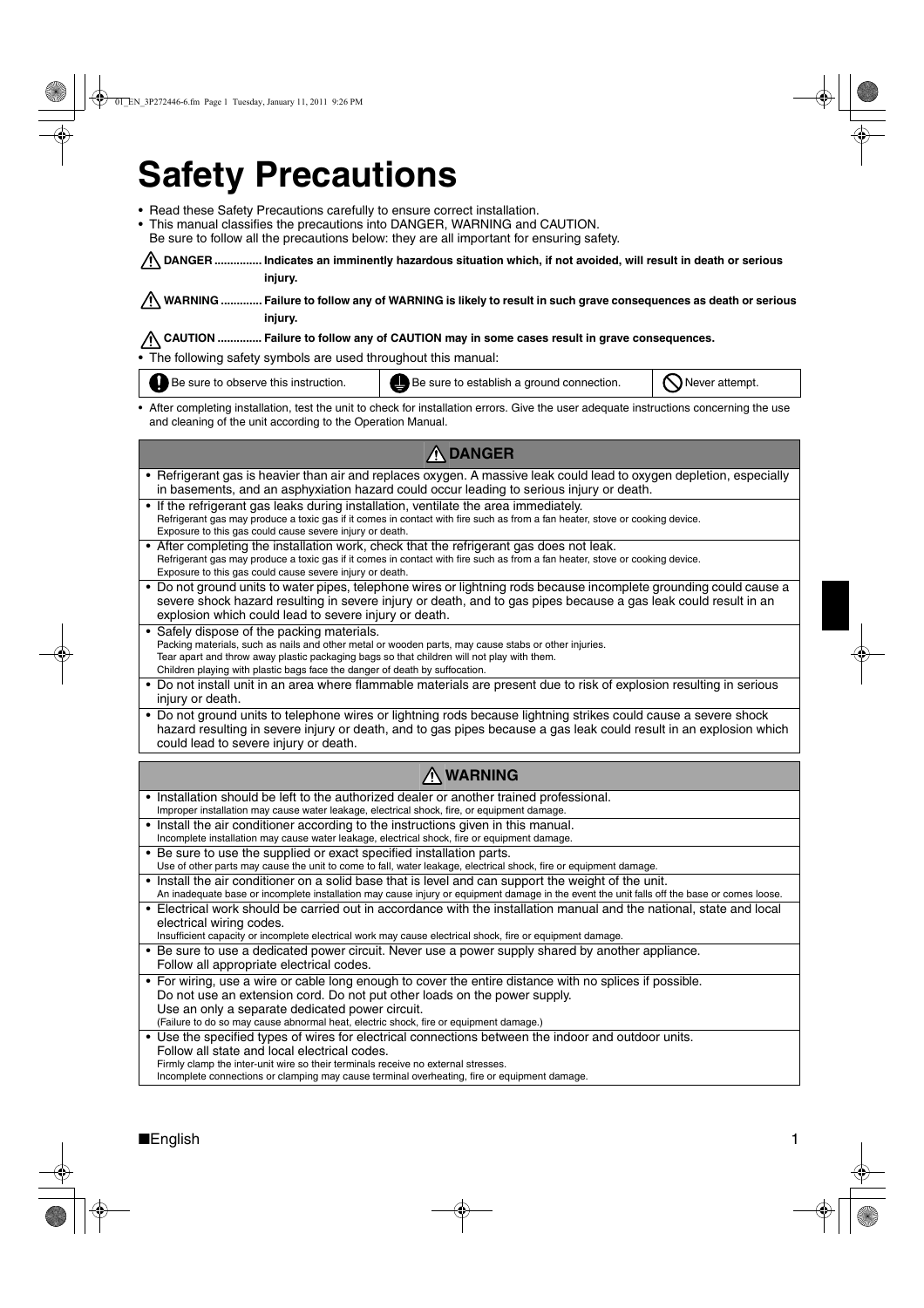## **Safety Precautions**

#### **WARNING**

| • After connecting all wires be sure to shape the cables so that they do not put undue stress on the electrical covers,<br>panels or terminals.                                                                                                |
|------------------------------------------------------------------------------------------------------------------------------------------------------------------------------------------------------------------------------------------------|
| Install covers over the wires. Incomplete cover installation may cause terminal overheating, electrical shock, fire or equipment damage.                                                                                                       |
| • When installing or relocating the system, be sure to keep the refrigerant circuit free from all substances other than<br>the specified refrigerant (R410A), such as air.                                                                     |
| (Any presence of air or other foreign substance in the refrigerant circuit causes an abnormal pressure rise which may result in rupture, resulting<br>in injury.)                                                                              |
| • During pump-down, stop the compressor before removing the refrigerant piping.                                                                                                                                                                |
| If the compressor is still running and the stop valve is open during pump-down, air will be sucked in when the refrigerant piping is removed,<br>causing abnormally high pressure which could lead to equipment damage or and personal injury. |
| • During installation, attach the refrigerant piping securely before running the compressor.                                                                                                                                                   |
| If the compressor is not attached and the stop valve is open during pump-down, air will be sucked in when the compressor is run, causing<br>abnormally high pressure which could lead to equipment damage and personal injury.                 |
| • Be sure to install a ground fault circuit interrupter breaker.                                                                                                                                                                               |
| Failure to install a ground fault circuit interrupter breaker may result in electrically shocks, or fire personal injury.                                                                                                                      |
|                                                                                                                                                                                                                                                |
| $\bigwedge$ CAUTION                                                                                                                                                                                                                            |
| • Do not install the air conditioner where gas leakage would be exposed to open flames.                                                                                                                                                        |
| If the gas leaks and builds up around the unit, it may catch fire.                                                                                                                                                                             |
| • Establish drain piping according to the instructions of this manual.                                                                                                                                                                         |
| Inadequate piping may cause water damage.                                                                                                                                                                                                      |
| • Tighten the flare nut according to the specified torque. A torque wrench should be used.<br>If the flare nut is tightened too much, the flare nut may crack over time and cause refrigerant leakage.                                         |
| • Do not touch the heat exchanger fins.                                                                                                                                                                                                        |
| Improper handling may result in injury.                                                                                                                                                                                                        |
| • Be very careful about product transportation.                                                                                                                                                                                                |
| Some products use PP bands for packaging. Do not use any PP bands for a means of transportation. It is dangerous.                                                                                                                              |
| • Make sure to provide for adequate measures in order to prevent that the outdoor unit be used as a shelter by small<br>animals.                                                                                                               |
| Small animals making contact with electrical parts can cause malfunctions, smoke or fire. Please instruct the customer to keep the area around<br>the unit clean.                                                                              |
| • The temperature of refrigerant circuit will be high, please keep the inter-unit wire away from copper pipes that are not                                                                                                                     |
| thermally insulated.                                                                                                                                                                                                                           |

## **Accessories**

Accessories supplied with the outdoor unit:

|                         | (B) Drain plug (Heat pump models)    |  |
|-------------------------|--------------------------------------|--|
| (A) Installation manual |                                      |  |
|                         | There is on the bottom packing case. |  |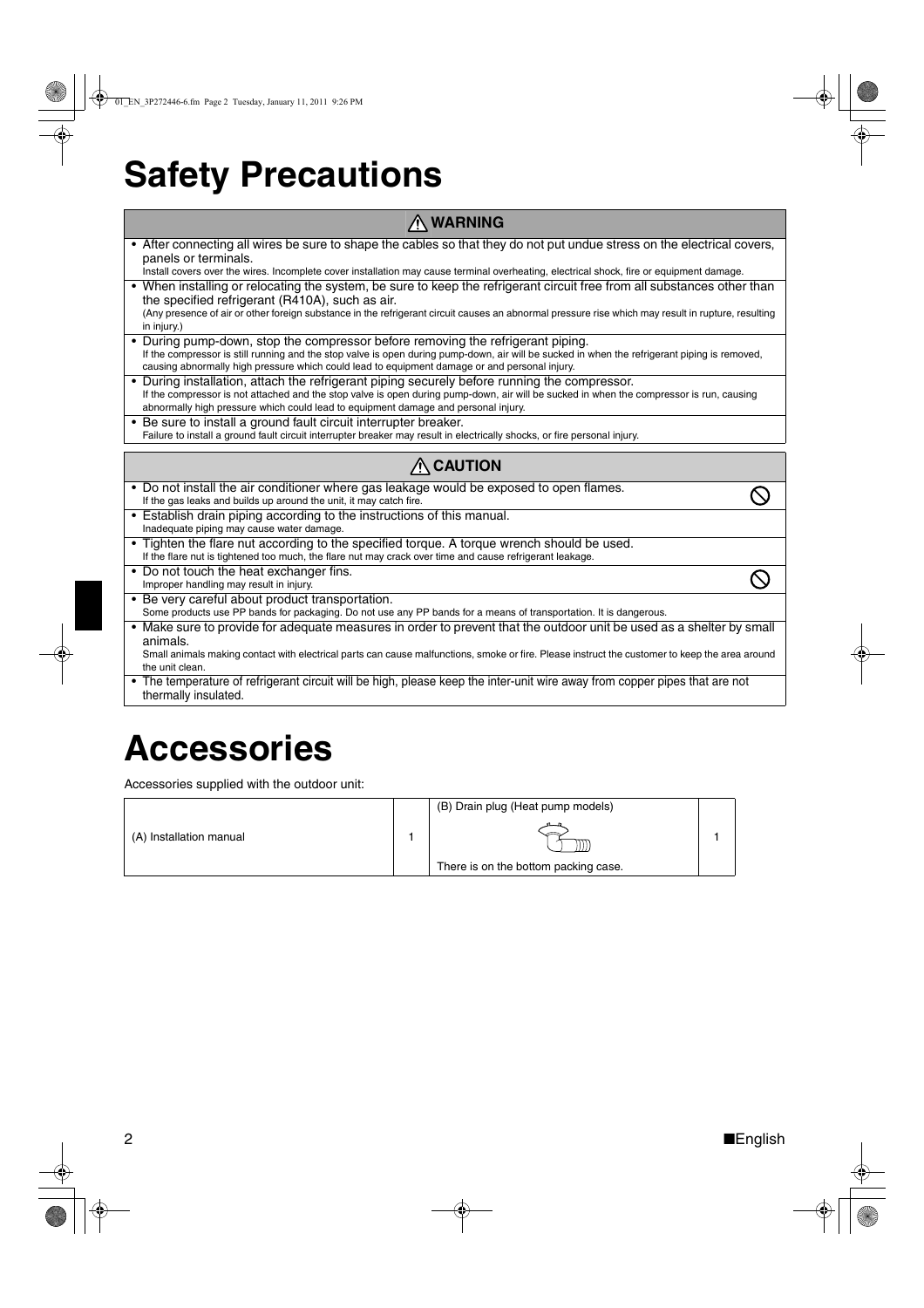## **Precautions for Selecting the Location**

- 1) Choose a place solid enough to bear the weight and vibration of the unit, where the operation noise will not be amplified.
- 2) Choose a location where the hot air discharged from the unit or the operation noise will not cause a nuisance to the neighbors of the user.
- 3) Avoid places near a bedroom and the like, so that the operation noise will cause no trouble.
- 4) There must be sufficient spaces for carrying the unit into and out of the site.
- 5) There must be sufficient space for air passage and no obstructions around the air inlet and the air outlet.
- 6) The site must be free from the possibility of flammable gas leakage in a nearby place.
- 7) Install units, power cords and inter-unit wire at least 10 feet (3m) away from television and radio sets. This is to prevent interference to images and sounds. (Noises may be heard even if they are more than 10 feet (3m) away depending on radio wave conditions.)
- 8) In coastal areas or other places with salty atmosphere of sulfate gas, corrosion may shorten the life of the air conditioner.
- 9) Since drain flows out of the outdoor unit, do not place under the unit anything which must be kept away from moisture.

#### **NOTE**

Cannot be installed hanging from ceiling or stacked.

 **CAUTION**

When operating the air conditioner in a low outdoor ambient temperature, be sure to follow the instructions described below.

- To prevent exposure to wind, install the outdoor unit with its suction side facing the wall.
- Never install the outdoor unit at a site where the suction side may be exposed directly to wind.
- To prevent exposure to wind, it is recommended to install a baffle plate on the air discharge side of the outdoor unit.
- Construct a large canopy. Construct a pedestal. Install the unit high enough off the ground to prevent burying in snow. ें
- In heavy snowfall areas, select an installation site where the snow will not affect the unit.

## **Outdoor Unit Installation Drawings**

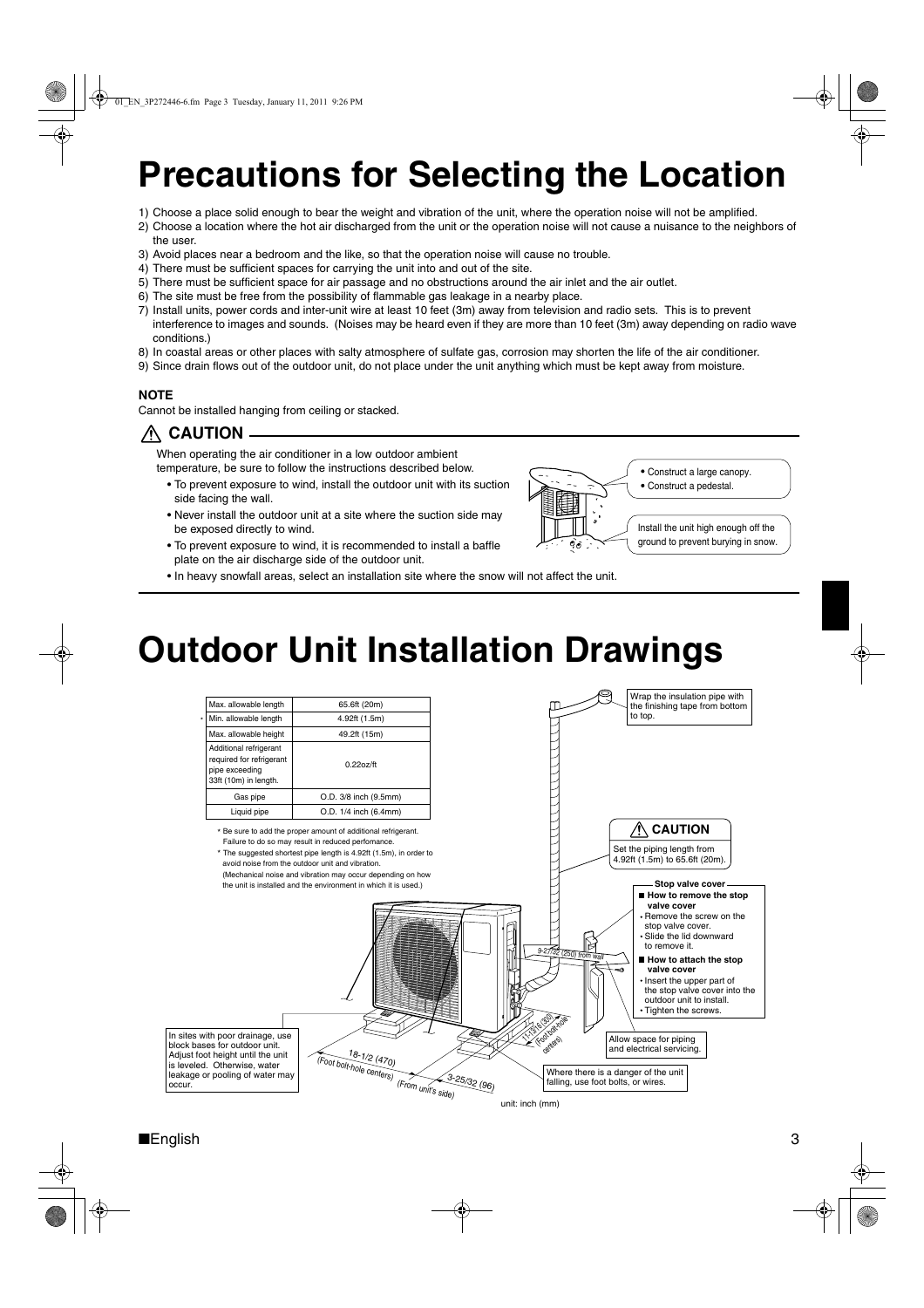## **Installation Guidelines**

• Where a wall or other obstacle is in the path of outdoor unit's inlet or outlet airflow, follow the installation guidelines below. • For any of the below installation patterns, the wall height on the outlet side should be 47-1/4 inch (1200mm) or less.



## **Precautions on Installation**

- Check the strength and level of the installation ground so that the unit will not cause any operating vibration or noise after installed. • In accordance with the foundation drawing, fix the unit securely by means of the foundation bolts. (Prepare 4 sets of M8 or M10
- foundation bolts, nuts and washers each which are available on the market.)
- It is best to screw in the foundation bolts until their length are 3/4 inch (20mm) from the foundation surface.



## **Outdoor Unit Installation**

### **1. Installing outdoor unit**

- 1) When installing the outdoor unit, refer to "Precautions for Selecting the Location" and the "Outdoor Unit Installation Drawings".
- 2) If drain work is necessary, follow the procedures below.

#### **2. Drain work (Heat pump models)**

- 1) Use drain plug for drainage.
- 2) If the drain port is covered by a mounting base or floor surface, place additional foot bases of at least 1-1/4 inch (30mm) in height under the outdoor unit's feet.
- 3) In cold areas, do not use a drain hose with the outdoor unit. (Otherwise, drain water may freeze, impairing heating performance.)

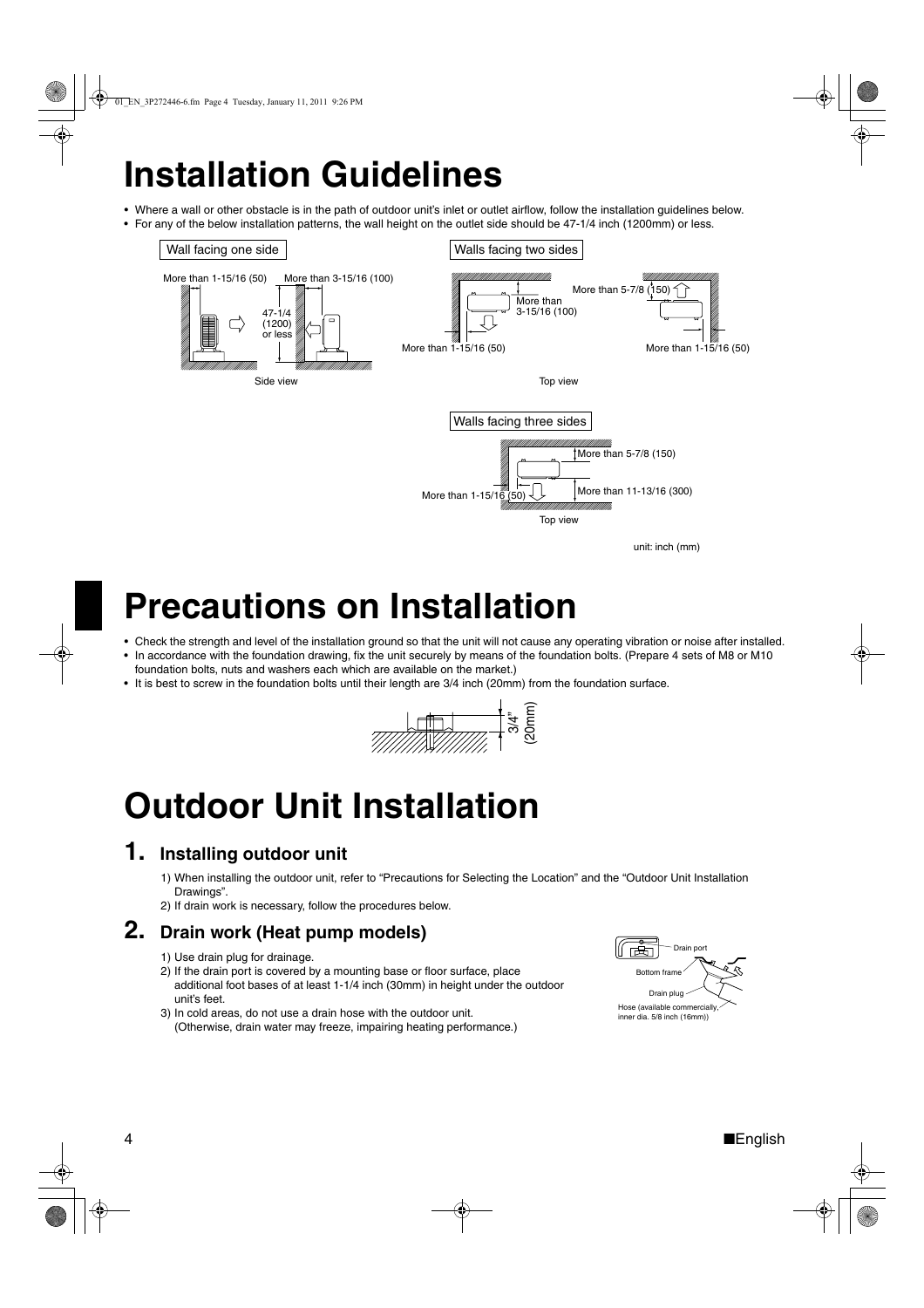### **3. Flaring the pipe end**

- 1) Cut the pipe end with a pipe cutter.
- 2) Remove burrs with the cut surface facing
- downward so that the chips do not enter the pipe. 3) Put the flare nut on the pipe.
- 4) Flare the pipe.
- 5) Check that the flaring is properly made.



Ú

### **WARNING**

- Do not use mineral oil on flared part.
- Prevent mineral oil from getting into the system as this would reduce the lifetime of the units.
- Never use piping which has been used for previous installations. Only use parts which are delivered with the unit.
- Never install a drier to this R410A unit in order to guarantee its lifetime.
- The drying material may dissolve and damage the system.
- Incomplete flaring may cause refrigerant gas leakage.

### **4. Refrigerant piping**

#### **CAUTION**

- Use the flare nut fixed to the main unit. (To prevent cracking of the flare nut by aged deterioration.)
- To prevent gas leakage, apply refrigeration oil only to the inner surface of the flare. (Use refrigeration oil for R410A.)
- Use torque wrenches when tightening the flare nuts to prevent damage to the flare nuts and gas leakage.
- Align the centers of both flares and tighten the flare nuts 3 or 4 turns by hand. Then tighten them fully with the torque wrenches.



| Flare nut tightening torque |                          |  |  |
|-----------------------------|--------------------------|--|--|
| Gas side                    | Liquid side              |  |  |
| 3/8 inch (9.5mm)            | $1/4$ inch $(6.4$ mm $)$ |  |  |
| 24.1-29.4ft • lbf           | 10.4-12.7ft $\cdot$ lbf  |  |  |
| $(32.7 - 39.9N \cdot m)$    | $(14.2 - 17.2N \cdot m)$ |  |  |

| Valve cap tightening torque                   |                                               |  |  |
|-----------------------------------------------|-----------------------------------------------|--|--|
| Gas side                                      | Liquid side                                   |  |  |
| 3/8 inch (9.5mm)                              | $1/4$ inch (6.4mm)                            |  |  |
| 15.9-20.2ft • lbf<br>$(21.6 - 27.4N \cdot m)$ | 15.9-20.2ft . lbf<br>$(21.6 - 27.4N \cdot m)$ |  |  |
| Service port cap<br>tightening torque         | 7.9-10.8ft • lbf<br>$(10.8 - 14.7N \cdot m)$  |  |  |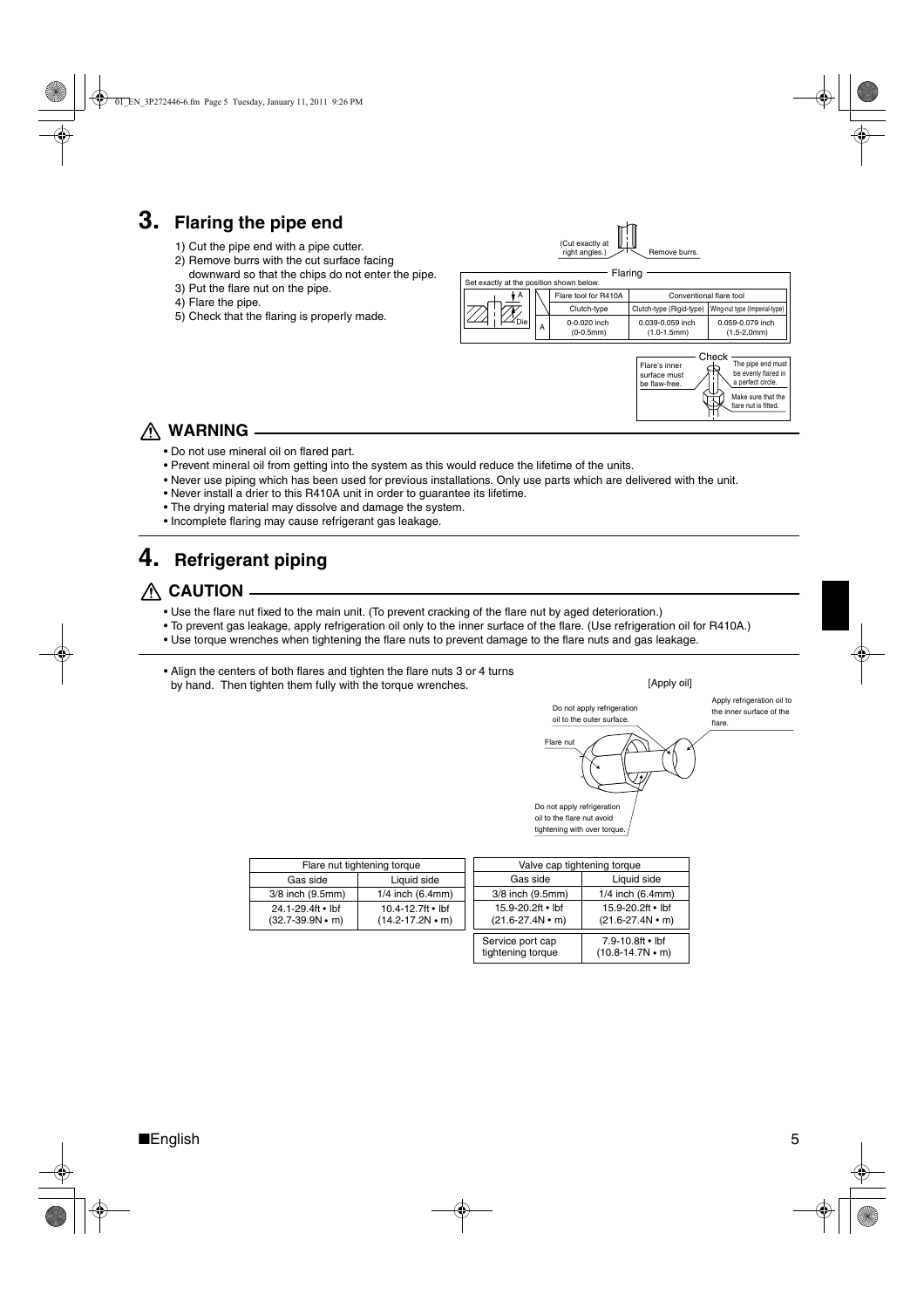## **Outdoor Unit Installation**

#### **5. Purging air and checking gas leakage**

• When piping work is completed, it is necessary to purge the air and check for gas leakage.

#### **WARNING**

- Do not mix any substance other than the specified refrigerant (R410A) into the refrigeration cycle.
- When refrigerant gas leaks occur, ventilate the room as soon and as much as possible.
- R410A, as well as other refrigerants, should always be recovered and never be released directly into the environment.
- Use a vacuum pump for R410A exclusively. Using the same vacuum pump for different refrigerants may damage the vacuum pump or the unit.
- If using additional refrigerant, perform air purging from the refrigerant pipes and indoor unit using a vacuum pump, then charge additional refrigerant.
- Use a hexagonal wrench (3/16 inch (4mm)) to operate the stop valve rod.
- All refrigerant pipe joints should be tightened with a torque wrench at the specified tightening torque.



1) Connect projection side of charging hose (which comes from gauge manifold) to gas stop valve's service port.

2) Fully open gauge manifold's low-pressure valve (Lo) and completely close its high-pressure valve (Hi). (High-pressure valve subsequently requires no operation.)

3) Do vacuum pumping and make sure that the compound pressure gauge reads –29.9inHg (–0.1MPa).\*1

4) Close gauge manifold's low-pressure valve (Lo) and stop vacuum pump. (Keep this state for a few minutes to make sure that the compound pressure gauge pointer does not swing back.)\*2

5) Remove caps from liquid stop valve and gas stop valve.

6) Turn the liquid stop valve's rod 90 degrees counterclockwise with a hexagonal wrench to open valve. Close it after 5 seconds, and check for gas leakage. Using soapy water, check for gas leakage from indoor unit's flare and outdoor unit's flare and valve rods. After the check is complete, wipe all soapy water off.

7) Disconnect charging hose from gas stop valve's service port, then fully open liquid and gas stop valves. (Do not attempt to turn valve rod beyond its stop.)

8) Tighten valve caps and service port caps for the liquid and gas stop valves with a torque wrench at the specified torques.

\*1. Pipe length vs. vacuum pump run time.

| Pipe length | Up to 49.2ft (15m)    |  |
|-------------|-----------------------|--|
| Run time    | Not less than 10 min. |  |

\*2. If the compound pressure gauge pointer swings back, refrigerant may have water content or a loose pipe joint may exists. Check all pipe joints and retighten nuts as needed, then repeat steps 2) through 4).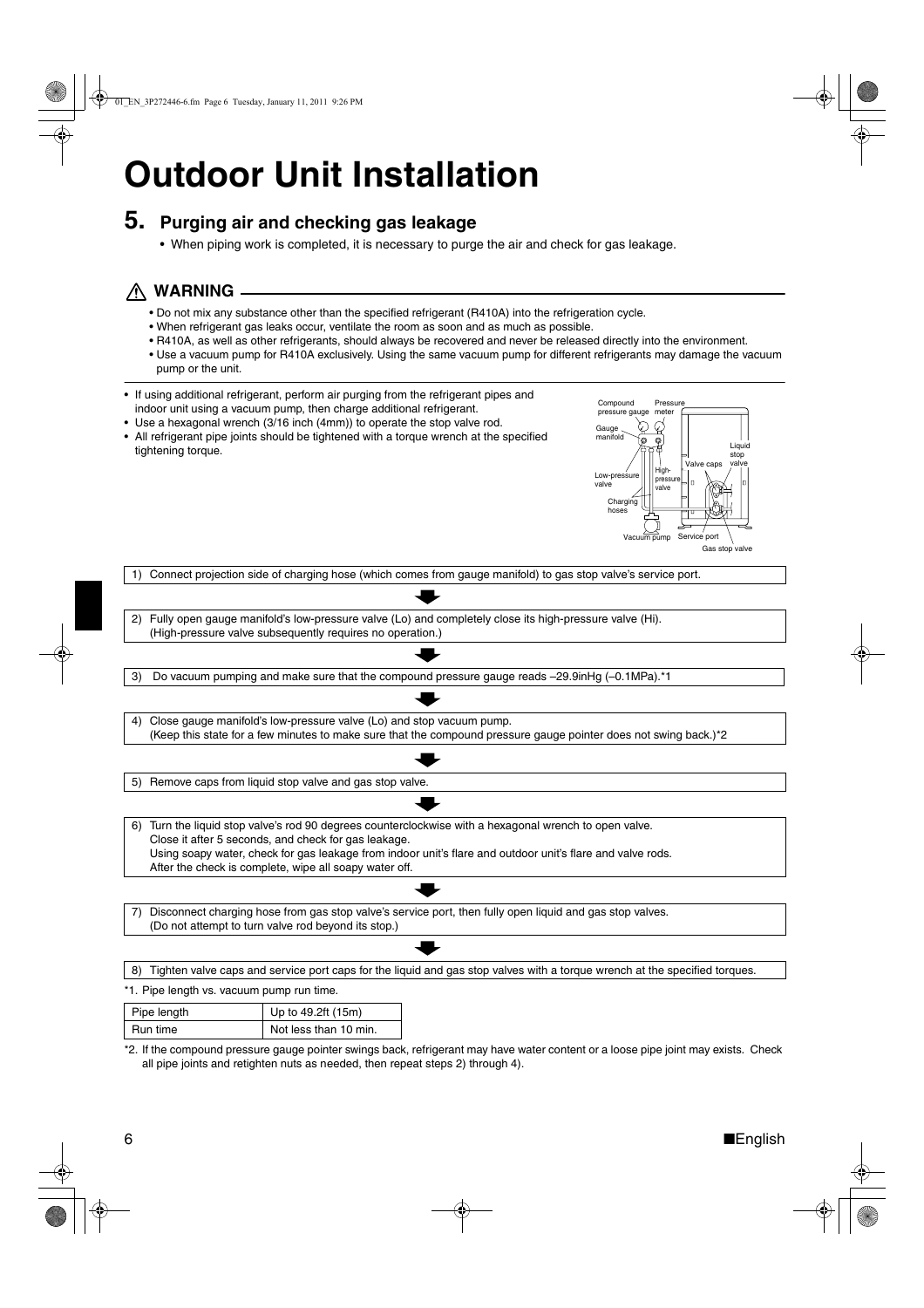### **6. Refilling the refrigerant**

Check the type of refrigerant to be used on the machine nameplate.

#### **Precautions when adding R410A Fill from the liquid pipe in liquid form.**

#### It is a mixed refrigerant, so adding it in gas form may cause the refrigerant composition to change, preventing normal operation.

1) Before filling, check whether the cylinder has a siphon attached or not. (It should have something like "liquid filling siphon attached" displayed on it.)

Filling a cylinder with an attached siphon



Stand the cylinder upright when filling. There is a siphon pipe inside, so the cylinder need not be upside-down to fill with liquid.

Filling other cylinders Turn the cylinder upside-down

when filling.

• Be sure to use the R410A tools to ensure pressure and to prevent foreign objects entering.

### **7. Refrigerant piping work**

#### **7-1 Cautions on pipe handling**

- 1) Protect the open end of the pipe against dust and moisture.
- 2) All pipe bends should be as gentle as possible. Use a pipe bender for bending.

#### **7-2 Selection of copper and heat insulation materials**

When using commercial copper pipes and fittings, observe the following:

1) Insulation material: Polyethylene foam

Heat transfer rate: 0.041 to 0.052W/mK (0.024 to 0.030Btu/fth°F (0.035 to 0.045kcal/mh°C)) Refrigerant gas pipe's surface temperature reaches 230°F (110°C) max. Choose heat insulation materials that will withstand this temperature.

2) Be sure to insulate both the gas and liquid piping and to provide insulation dimensions as below.

| Gas side                 | Liquid side                             | Gas pipe<br>thermal insulation       | Liquid pipe<br>thermal insulation   | Gas pipe       | Liquid p    |
|--------------------------|-----------------------------------------|--------------------------------------|-------------------------------------|----------------|-------------|
| O.D. 3/8 inch<br>(9.5mm) | $O.D. 1/4$ inch<br>(6.4mm)              | I.D. 0.472-0.591 inch<br>$(12-15mm)$ | I.D. 0.315-0.393 inch<br>$(8-10mm)$ |                |             |
|                          | Minimum bend radius                     |                                      | Thickness 0.393 inch (10mm) Min.    | Gas pipe       | Liquid pipe |
|                          | 1-3/16 inch (30mm) or more              |                                      |                                     | insulation     | insulation  |
|                          | Thickness 0.031 inch (0.8mm) (C1220T-O) |                                      |                                     | Finishing tape | Drain hose  |

3) Use separate thermal insulation pipes for gas and liquid refrigerant pipes.



Inter-unit wire

Liquid pipe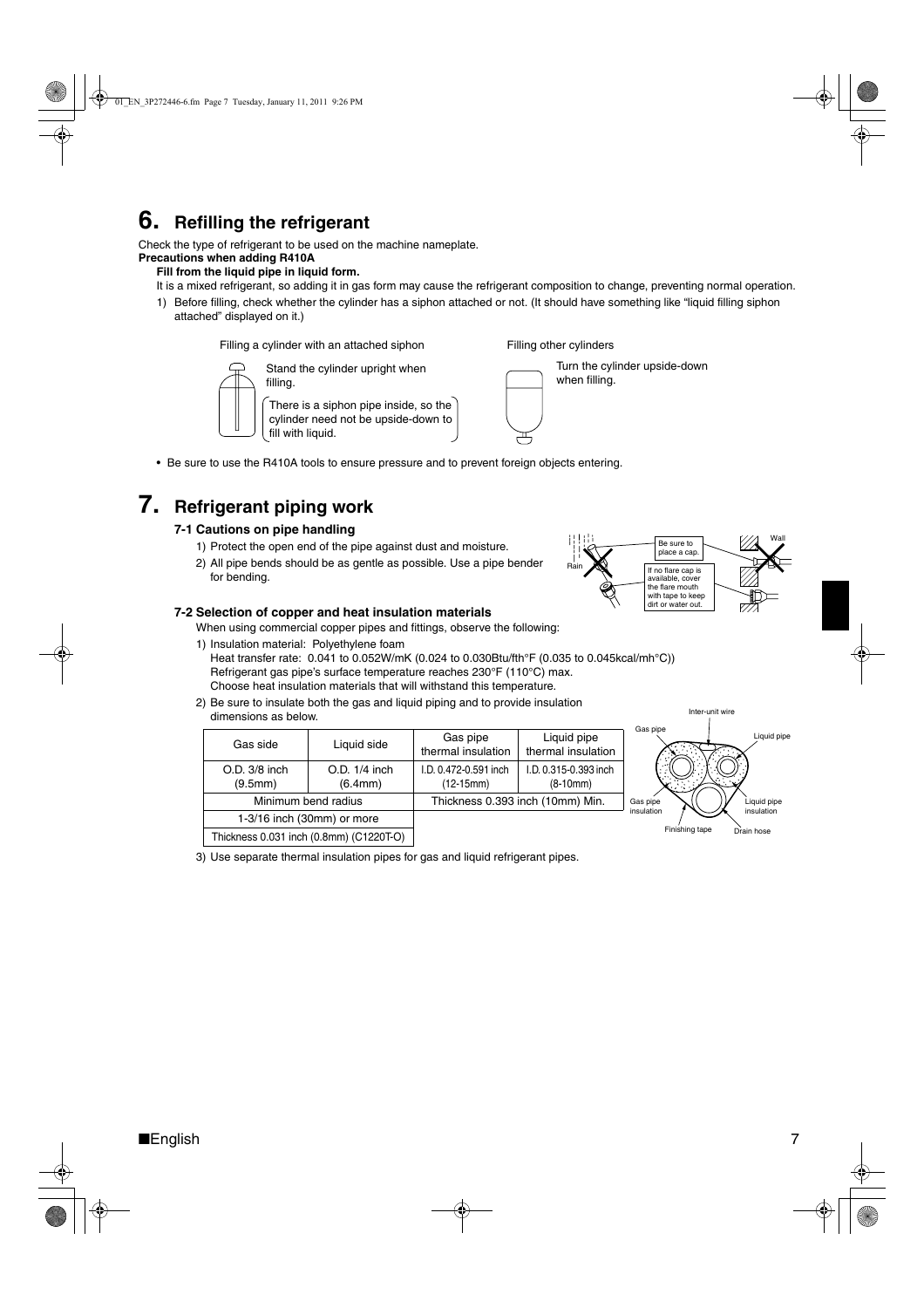## **Pump Down Operation**

#### **In order to protect the environment, be sure to pump down when relocating or disposing of the unit.**

- 1) Remove the valve cap from liquid stop valve and gas stop valve.
- 2) Carry out forced cooling operation.
- 3) After 5 to 10 minutes, close the liquid stop valve with a hexagonal wrench.
- 4) After 2 to 3 minutes, close the gas stop valve and stop forced cooling operation.

#### **How to forced cooling operation mode**

- Using the indoor unit ON/OFF switch
	- Press the indoor unit ON/OFF switch for at least 5 seconds. (Operation will start.)
	- Forced cooling operation will stop automatically after around 15 minutes. To force a trial operation to stop, press the indoor unit ON/OFF switch.

#### ■ Using the indoor unit's remote controller

- 1) Press the "ON/OFF" button. (Operation will start.)
- 2) Press the "TEMP" button and the "MODE" button at the same time.
- 3) Press the "MODE" button twice. (" $\tau$ " will be displayed and the unit will enter trial operation.)
- 4) Press the "MODE" button to return the operation mode to cooling.
- Trial operation will stop automatically after around 30 minutes. To force a trial operation to stop, press the "ON/OFF" button.

#### **CAUTION**

- When pressing the switch, do not touch the terminal block. It has a high voltage, so doing so may cause electric shock.
- After closing the liquid stop valve, close the gas stop valve within 3 minutes, then stop the forced operation.

## **Facility Setting (cooling at low outdoor temperature)**

**This function is limited only for facilities (the target of air conditioning is equipment (such as computer)). Never use it in a residence or office (the space where there is a human).**

- Cutting jumper 3 (J3) on the circuit board will expand the operation range down to 5°F (-15°C). However it will stop if the outdoor temperature drops below –4°F (–20°C) and start back up once the temperature rises again.
	- 1) Remove the 3 screws on the side and remove the top plate of the outdoor unit.
	- 2) Cut the jumper (J3) of the PCB inside.



### **CAUTION**

- If the outdoor unit is installed where the heat exchanger of the unit is exposed to direct wind, provide a windbreak wall.
- Intermittent noises may be produced by the indoor unit due to the outdoor fan turning on and off when using facility settings. • Do not place humidifiers or other items which might raise the humidity in rooms where facility settings are being used. A humidifier might cause dew jumping from the indoor unit outlet vent.
- Cutting jumper 3 (J3) sets the indoor fan tap to the highest position. Notify the user about this.

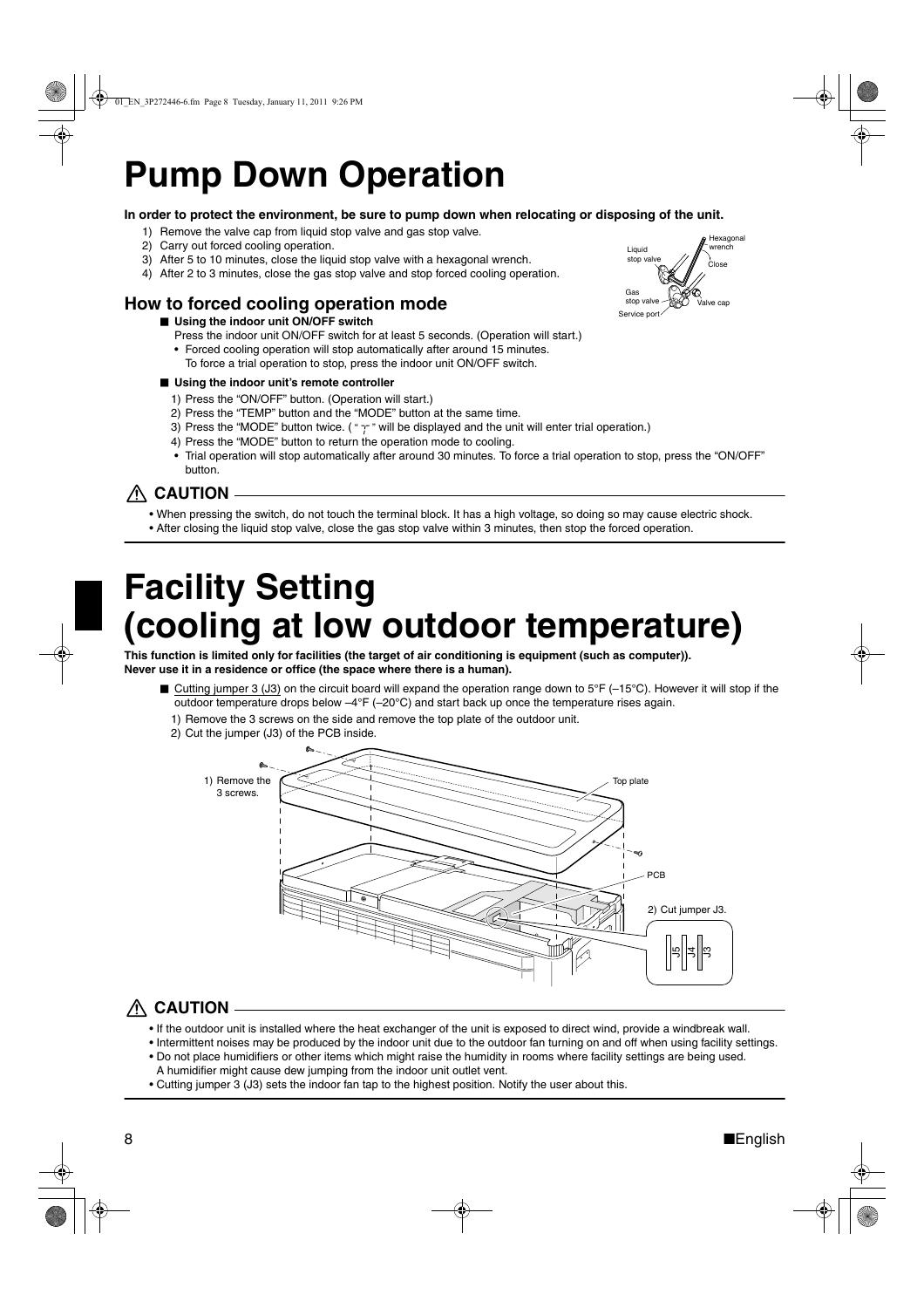## **Wiring**

### **WARNING**

- Do not use tapped wires, stranded wires, extension cords, or starburst connections, as they may cause overheating, electrical shock, or fire.
- Do not use locally purchased electrical parts inside the product. (Do not branch the power for the drain pump, etc., from the terminal block.) Doing so may cause electric shock or fire.
- Be sure to install a ground fault circuit interrupter breaker. (One that can handle higher harmonics.) (This unit uses an inverter, which means that it must be used a ground fault circuit interrupter breaker capable handling harmonics in order to prevent malfunctioning of the ground fault circuit interrupter breaker itself.)
- Use an all-pole disconnection type breaker with at least 1/8 inch (3mm) between the contact point gaps.
- When carrying out wiring connection, take care not to pull at the conduit.
- Do not connect the power wire to the indoor unit. Doing so may cause electric shock or fire.
- Do not turn on the safety breaker until all work is completed.
	- 1) Strip the insulation from the wire (3/4 inch (20mm)).
	- 2) Connect the connection wires between the indoor and outdoor units so that the terminal numbers match. Tighten the terminal screws securely. We recommend a flathead screwdriver be used to tighten the screws. The screws are packed with the terminal board.



#### <Work before wiring>

A protection plate is fixed for protection from the high-voltage section.

Before staring wiring work, dismount the protection plate by removing the 2 screws and dismount the conduit mounting plate cover by removing the 1 screw.

#### <Method of mounting conduit>

- 1) Pass wires through the conduit and secure them with a lock nut.
- 2) After completing the work, reattach the conduit mounting plate cover and the protection plate to its original position.



Observe the notes mentioned following when wiring to the power supply terminal board.

Precautions to be taken for power supply wiring.

Use a round crimp-style terminal for connection to the power supply

terminal board. In case it cannot be used due to unavoidable reasons, be sure to observe the following instruction.

Place the round crimp-style terminals on the wires up to the covered part and secure in place.

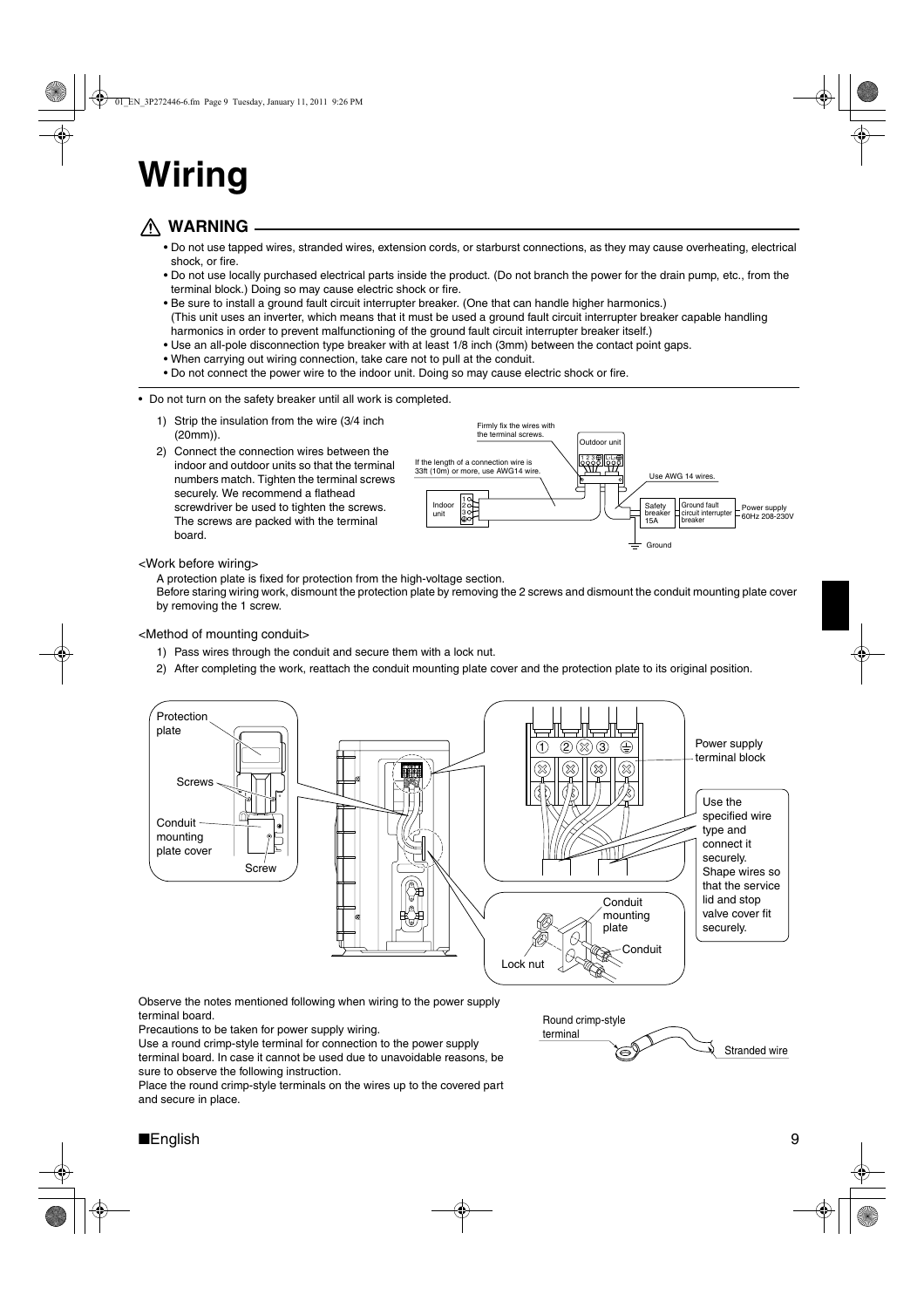## **Wiring**

### **CAUTION**

• When connecting the connection wires to the terminal board using a single core wire, be sure to perform curling. Problems with the work may cause heat and fires.



3) Pull the wire and make sure that it does not disconnect. Then fix the wire in place with a wire stop.

## **Trial Operation and Testing**

### **1. Trial operation and testing**

- 1-1 Measure the supply voltage and make sure that it falls in the specified range.
- 1-2 Trial operation should be carried out in either cooling or heating mode.
- For heat pump
- In cooling mode, select the lowest programmable temperature; in heating mode, select the highest programmable temperature.
	- 1) Trial operation may be disabled in either mode depending on the room temperature.
	- 2) After trial operation is complete, set the temperature to a normal level (78°F to 82°F (26°C to 28°C) in cooling mode, 68°F to 75°F (20°C to 24°C) in heating mode).
	- 3) For protection, the system disables restart operation for 3 minutes after it is turned off.
- For cooling only
- Select the lowest programmable temperature.
	- 1) Trial operation in cooling mode may be disabled depending on the room temperature.
	- 2) After trial operation is complete, set the temperature to a normal level (78°F to 82°F (26°C to 28°C)).
	- 3) For protection, the system disables restart operation for 3 minutes after it is turned off.
- 1-3 Carry out the test operation in accordance with the operation manual to ensure that all functions and parts, such as fin movement, are working properly.
	- The air conditioner requires a small amount of power in its standby mode. If the system is not to be used for some time after installation, shut off the circuit breaker to eliminate unnecessary power consumption.
	- If the circuit breaker trips to shut off the power to the air conditioner, the system will restore the original operation mode when the circuit breaker is opened again.

### **2. Test items**

| Test items                                                                                         | Symptom<br>(diagnostic display on RC)  | Check |
|----------------------------------------------------------------------------------------------------|----------------------------------------|-------|
| Indoor and outdoor units are installed properly on solid bases.                                    | Fall, vibration, noise                 |       |
| No refrigerant gas leaks.                                                                          | Incomplete cooling/heating<br>function |       |
| Refrigerant gas and liquid pipes and indoor drain hose extension are<br>thermally insulated.       | Water leakage                          |       |
| Draining line is properly installed.                                                               | Water leakage                          |       |
| System is properly grounded.                                                                       | Electrical leakage                     |       |
| The specified wires are used for inter-unit wiring.                                                | Inoperative or burn damage             |       |
| Indoor or outdoor unit's air inlet or air outlet has clear path of air.<br>Stop valves are opened. | Incomplete cooling/heating<br>function |       |
| Indoor unit properly receives remote control commands.                                             | Inoperative                            |       |